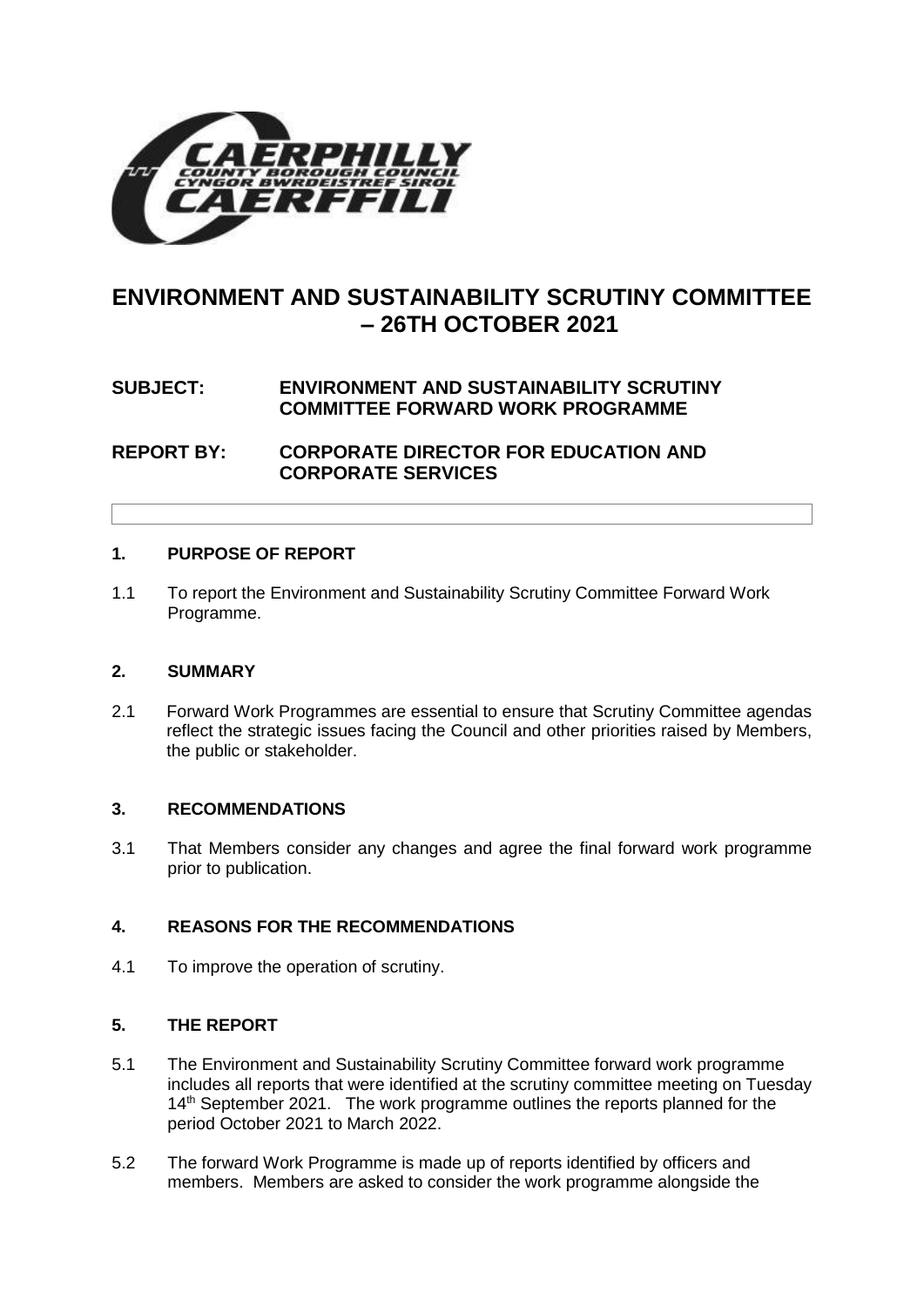cabinet work programme and suggest any changes before it is published on the council website. Scrutiny committee will review this work programme at every meeting going forward alongside any changes to the cabinet work programme or report requests.

5.3 The Environment and Sustainability Scrutiny Committee Forward Work Programme is attached at Appendix 1, which presents the current status as at  $18<sup>th</sup>$  October 2021. The Cabinet Work Programme is attached at Appendix 2. A copy of the prioritisation flowchart is attached at appendix 3 to assist the scrutiny committee to determine what items should be added to the forward work programme.

#### 5.4 **Conclusion**

The work programme is for consideration and amendment by the scrutiny committee prior to publication on the council website.

#### **6. ASSUMPTIONS**

6.1 No assumptions are necessary.

## 7. **SUMMARY OF INTEGRATED IMPACT ASSESSMENT**

7.1 As this report is for information only an Integrated Impact Assessment is not necessary.

#### **8. FINANCIAL IMPLICATIONS**

8.1 There are no specific financial implications arising as a result of this report.

#### **9. PERSONNEL IMPLICATIONS**

9.1 There are no specific personnel implications arising as a result of this report.

#### **10. CONSULTATIONS**

10.1 There are no consultation responses that have not been included in this report.

## **11. STATUTORY POWER**

- 11.1 The Local Government Act 2000.
- Author: Mark Jacques, Scrutiny Officer jacqum@carphilly.gov.uk
- Consultees: Mark S. Williams, Corporate Director for Economy and Environment Robert Tranter, Head of Legal Services/ Monitoring Officer